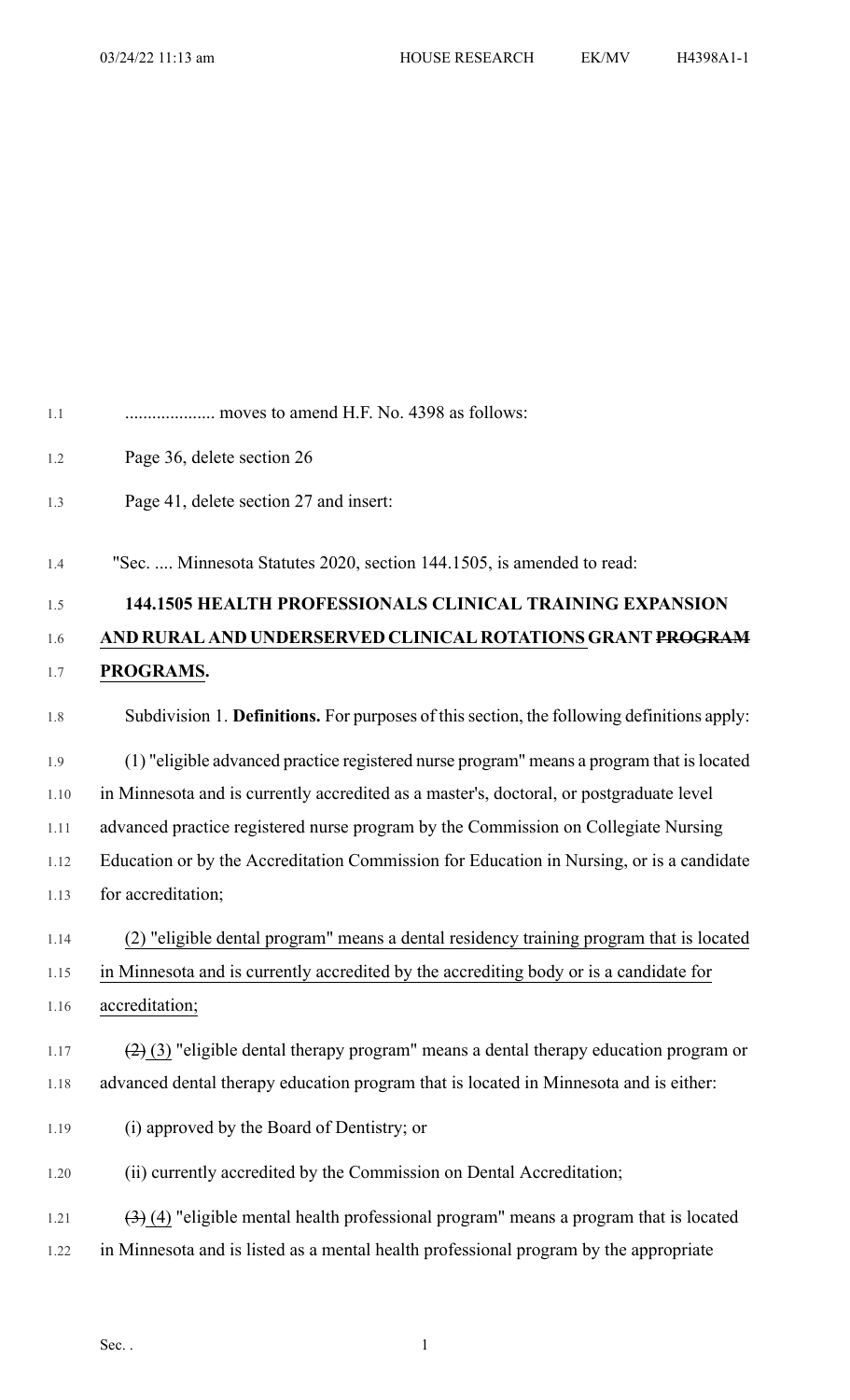| 2.1  | accrediting body for clinical social work, psychology, marriage and family therapy, or         |
|------|------------------------------------------------------------------------------------------------|
| 2.2  | licensed professional clinical counseling, or is a candidate for accreditation;                |
| 2.3  | $(4)$ (5) "eligible pharmacy program" means a program that is located in Minnesota and         |
| 2.4  | is currently accredited as a doctor of pharmacy program by the Accreditation Council on        |
| 2.5  | Pharmacy Education;                                                                            |
| 2.6  | $(5)$ (6) "eligible physician assistant program" means a program that is located in            |
| 2.7  | Minnesota and is currently accredited as a physician assistant program by the Accreditation    |
| 2.8  | Review Commission on Education for the Physician Assistant, or is a candidate for              |
| 2.9  | accreditation;                                                                                 |
| 2.10 | (7) "eligible physician program" means a physician residency training program that is          |
| 2.11 | located in Minnesota and is currently accredited by the accrediting body or is a candidate     |
| 2.12 | for accreditation;                                                                             |
| 2.13 | $(6)$ (8) "mental health professional" means an individual providing clinical services in      |
| 2.14 | the treatment of mental illness who meets one of the qualifications under section 245.462,     |
| 2.15 | subdivision 18; and                                                                            |
| 2.16 | $(7)$ (9) "project" means a project to establish or expand clinical training for physician     |
| 2.17 | assistants, advanced practice registered nurses, pharmacists, physicians, dentists, dental     |
| 2.18 | therapists, advanced dental therapists, or mental health professionals in Minnesota.           |
| 2.19 | Subd. 2. Health professionals clinical training expansion grant program. (a) The               |
| 2.20 | commissioner of health shall award health professional training site grants to eligible        |
| 2.21 | physician assistant, advanced practice registered nurse, pharmacy, dental therapy, and mental  |
| 2.22 | health professional programs to plan and implement expanded clinical training. A planning      |
| 2.23 | grant shall not exceed \$75,000, and a training grant shall not exceed \$150,000 for the first |
| 2.24 | year, \$100,000 for the second year, and \$50,000 for the third year per program.              |
| 2.25 | (b) Funds may be used for:                                                                     |
| 2.26 | (1) establishing or expanding clinical training for physician assistants, advanced practice    |
| 2.27 | registered nurses, pharmacists, dental therapists, advanced dental therapists, and mental      |
| 2.28 | health professionals in Minnesota;                                                             |
| 2.29 | (2) recruitment, training, and retention of students and faculty;                              |
| 2.30 | (3) connecting students with appropriate clinical training sites, internships, practicums,     |
| 2.31 | or externship activities;                                                                      |
| 2.32 | (4) travel and lodging for students;                                                           |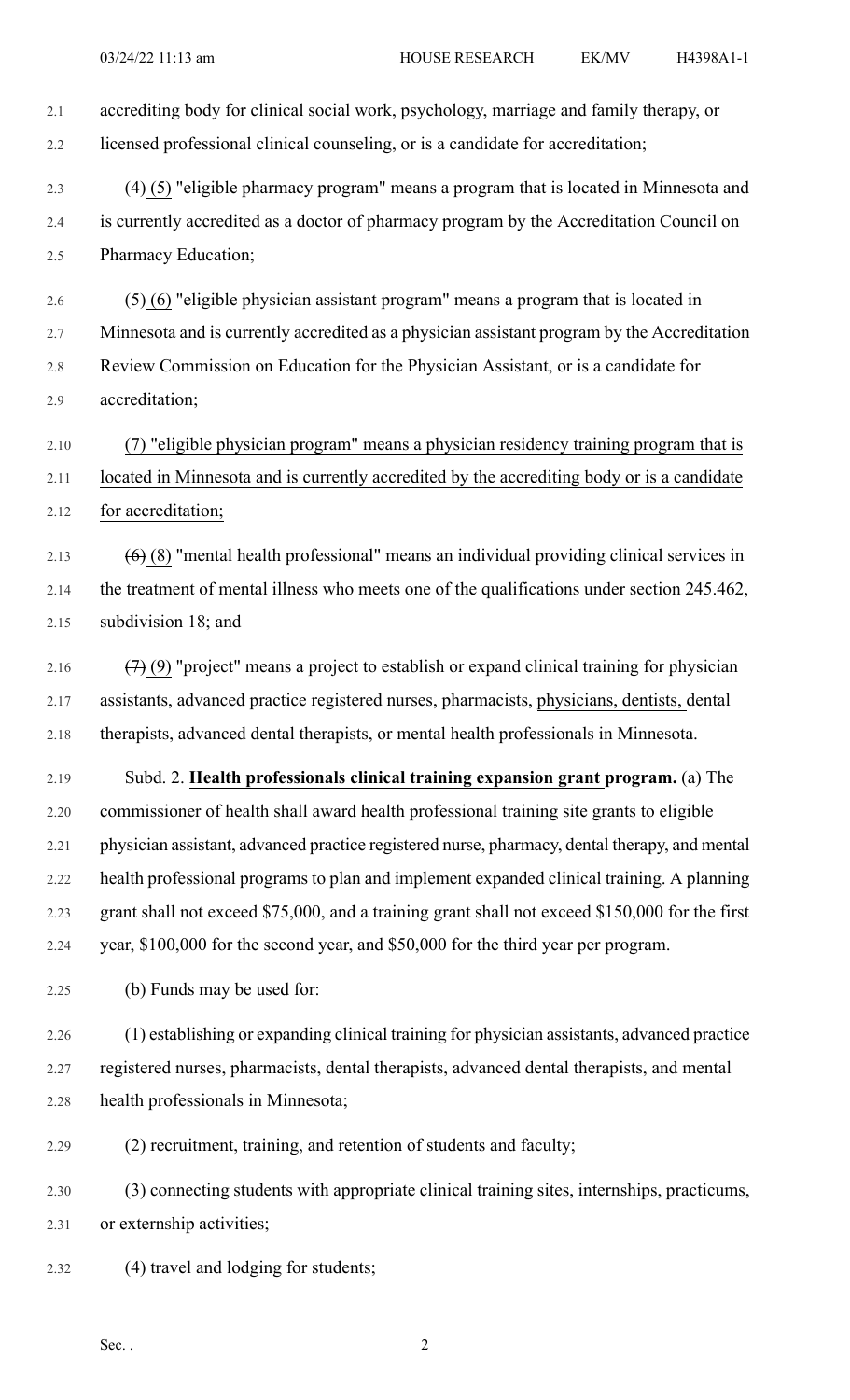| 3.1  | (5) faculty, student, and preceptor salaries, incentives, or other financial support;               |
|------|-----------------------------------------------------------------------------------------------------|
| 3.2  | (6) development and implementation of cultural competency training;                                 |
| 3.3  | (7) evaluations;                                                                                    |
| 3.4  | (8) training site improvements, fees, equipment, and supplies required to establish,                |
| 3.5  | maintain, or expand a physician assistant, advanced practice registered nurse, pharmacy,            |
| 3.6  | dental therapy, or mental health professional training program; and                                 |
| 3.7  | (9) supporting clinical education in which trainees are part of a primary care team model.          |
| 3.8  | Subd. 2a. Health professional rural and underserved clinical rotations grant                        |
| 3.9  | <b>program.</b> (a) The commissioner of health shall award health professional training site grants |
| 3.10 | to eligible physician, physician assistant, advanced practice registered nurse, pharmacy,           |
| 3.11 | dentistry, dental therapy, and mental health professional programs to augment existing              |
| 3.12 | clinical training programs by adding rural and underserved rotations or clinical training           |
| 3.13 | experiences, such as credential or certificate rural tracks or other specialized training. For      |
| 3.14 | physician and dentist training, the expanded training must include rotations in primary care        |
| 3.15 | settings such as community clinics, hospitals, health maintenance organizations, or practices       |
| 3.16 | in rural communities.                                                                               |
| 3.17 | (b) Funds may be used for:                                                                          |
| 3.18 | (1) establishing or expanding rotations and clinical trainings;                                     |
| 3.19 | (2) recruitment, training, and retention of students and faculty;                                   |
| 3.20 | (3) connecting students with appropriate clinical training sites, internships, practicums,          |
| 3.21 | or externship activities;                                                                           |
| 3.22 | (4) travel and lodging for students;                                                                |
| 3.23 | (5) faculty, student, and preceptor salaries, incentives, or other financial support;               |
| 3.24 | (6) development and implementation of cultural competency training;                                 |
| 3.25 | (7) evaluations;                                                                                    |
| 3.26 | (8) training site improvements, fees, equipment, and supplies required to establish,                |
| 3.27 | maintain, or expand training programs; and                                                          |
| 3.28 | (9) supporting clinical education in which trainees are part of a primary care team model.          |
| 3.29 | Subd. 3. Applications. Eligible physician assistant, advanced practice registered nurse,            |
| 3.30 | pharmacy, dental therapy, and mental health professional, physician, and dental programs            |
| 3.31 | seeking a grant shall apply to the commissioner. Applications must include a description            |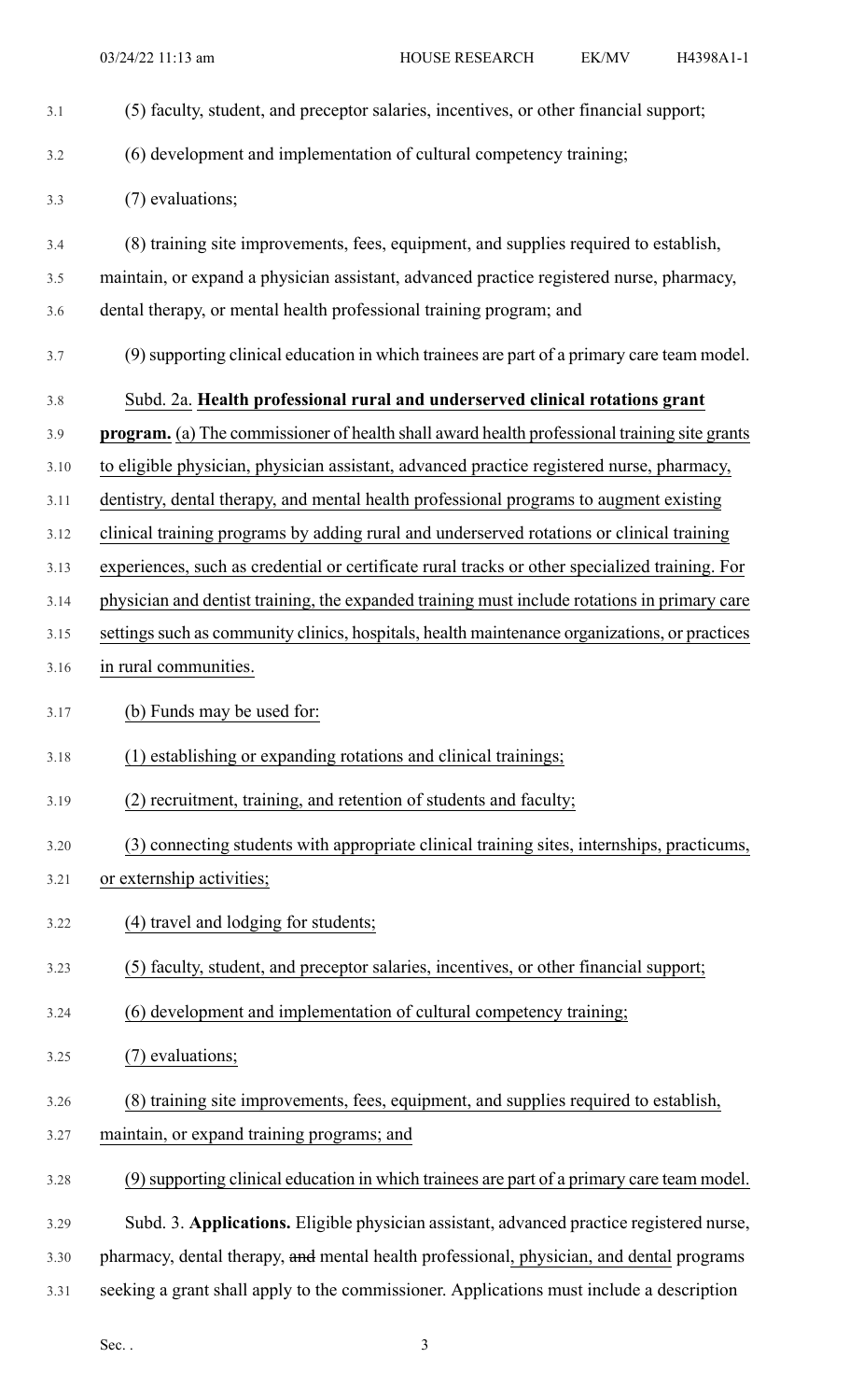4.1 of the number of additional students who will be trained using grant funds; attestation that 4.2 funding will be used to support an increase in the number of clinical training slots; a 4.3 description of the problem that the proposed project will address; a description of the project, 4.4 including all costs associated with the project, sources of funds for the project, detailed uses 4.5 of all funds for the project, and the results expected; and a plan to maintain or operate any 4.6 component included in the project after the grant period. The applicant must describe 4.7 achievable objectives, a timetable, and roles and capabilities of responsible individuals in 4.8 the organization. Applicants applying under subdivision 2a must also include information 4.9 about the length of training and training site settings, the geographic locations of rural sites,

4.10 and rural populations expected to be served.

4.11 Subd. 4. **Consideration of applications.** The commissionershall review each application 4.12 to determine whether or not the application is complete and whether the program and the 4.13 project are eligible for a grant. In evaluating applications, the commissioner shall score each 4.14 application based on factors including, but not limited to, the applicant's clarity and 4.15 thoroughness in describing the project and the problems to be addressed, the extent to which 4.16 the applicant has demonstrated that the applicant has made adequate provisions to ensure 4.17 proper and efficient operation of the training program once the grant project is completed, 4.18 the extent to which the proposed project is consistent with the goal of increasing access to 4.19 primary care and mental health services for rural and underserved urban communities, the 4.20 extent to which the proposed project incorporates team-based primary care, and project 4.21 costs and use of funds.

4.22 Subd. 5. **Program oversight.** The commissioner shall determine the amount of a grant 4.23 to be given to an eligible program based on the relative score of each eligible program's 4.24 application and rural locations if applicable under subdivision 2b, other relevant factors 4.25 discussed during the review, and the funds available to the commissioner. Appropriations 4.26 made to the program do not cancel and are available until expended. During the grant period, 4.27 the commissioner may require and collect from programs receiving grants any information 4.28 necessary to evaluate the program."

- 4.29 Page 56, line 26, delete "Public" and insert "Health"
- 4.30 Page 56, line 27, delete "Safety"
- 4.31 Page 57, line 4, delete "Health" and insert "Public Safety"
- 4.32 Page 65, delete section 48
- 4.33 Page 75, after line 1, insert: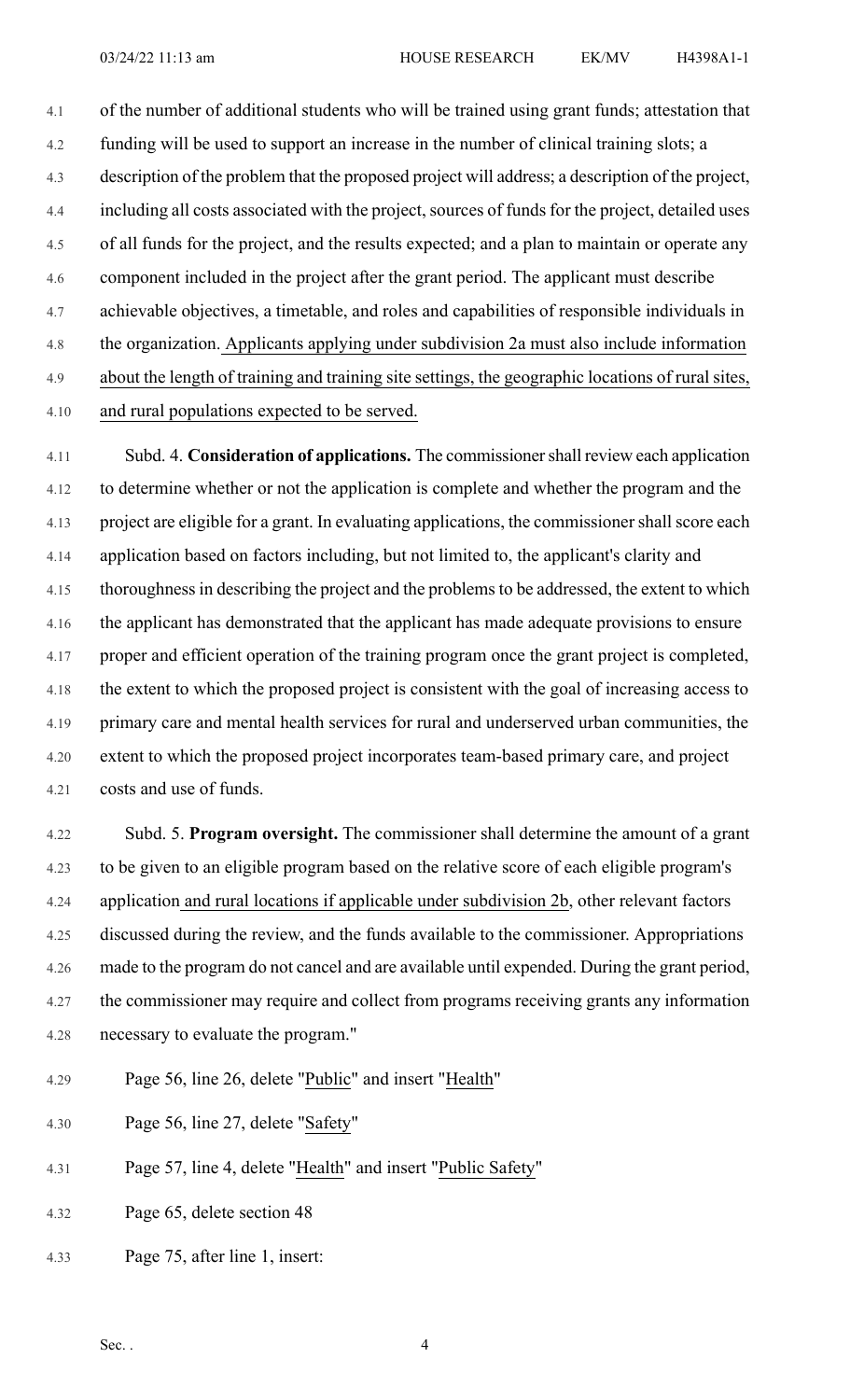5.1 "Sec. .... Minnesota Statutes 2020, section 145A.131, subdivision 1, is amended to read:

5.2 Subdivision 1. **Funding formula for community health boards.** (a) Base funding for 5.3 each community health board eligible for a local public health grant under section 145A.03, 5.4 subdivision 7, shall be determined by each community health board's fiscal year 2003 5.5 allocations, prior to unallotment, for the following grant programs: community health 5.6 services subsidy; state and federal maternal and child health special projects grants; family 5.7 home visiting grants; TANF MN ENABL grants; TANF youth risk behavior grants; and 5.8 available women, infants, and children grant funds in fiscal year 2003, prior to unallotment, 5.9 distributed based on the proportion of WIC participants served in fiscal year 2003 within 5.10 the CHS service area.

5.11 (b) Base funding for a community health board eligible for a local public health grant 5.12 under section 145A.03, subdivision 7, as determined in paragraph (a), shall be adjusted by 5.13 the percentage difference between the base, as calculated in paragraph (a), and the funding 5.14 available for the local public health grant.

5.15 (c) Multicounty or multicity community health boards shall receive a local partnership 5.16 base of up to \$5,000 per year for each county or city in the case of a multicity community 5.17 health board included in the community health board.

5.18 (d) The State Community Health Services Advisory Committee may recommend a 5.19 formula to the commissioner to use in distributing funds to community health boards.

5.20 (e) Notwithstanding any adjustment in paragraph (b), community health boards, all or 5.21 a portion of which are located outside of the counties of Anoka, Chisago, Carver, Dakota, 5.22 Hennepin, Isanti, Ramsey, Scott, Sherburne, Washington, and Wright, are eligible to receive 5.23 an increase equal to ten percent of the grant award to the community health board under 5.24 paragraph (a) starting July 1, 2015. The increase in calendar year 2015 shall be prorated for 5.25 the last six months of the year. For calendar years beginning on or after January 1, 2016, 5.26 the amount distributed under this paragraph shall be adjusted each year based on available 5.27 funding and the number of eligible community health boards.

## 5.28 (f) Funding for foundational public health responsibilities shall be distributed based on 5.29 a formula determined by the commissioner in consultation with the State Community Health 5.30 Services Advisory Committee. Community health boards must use these funds as specified 5.31 in subdivision 5.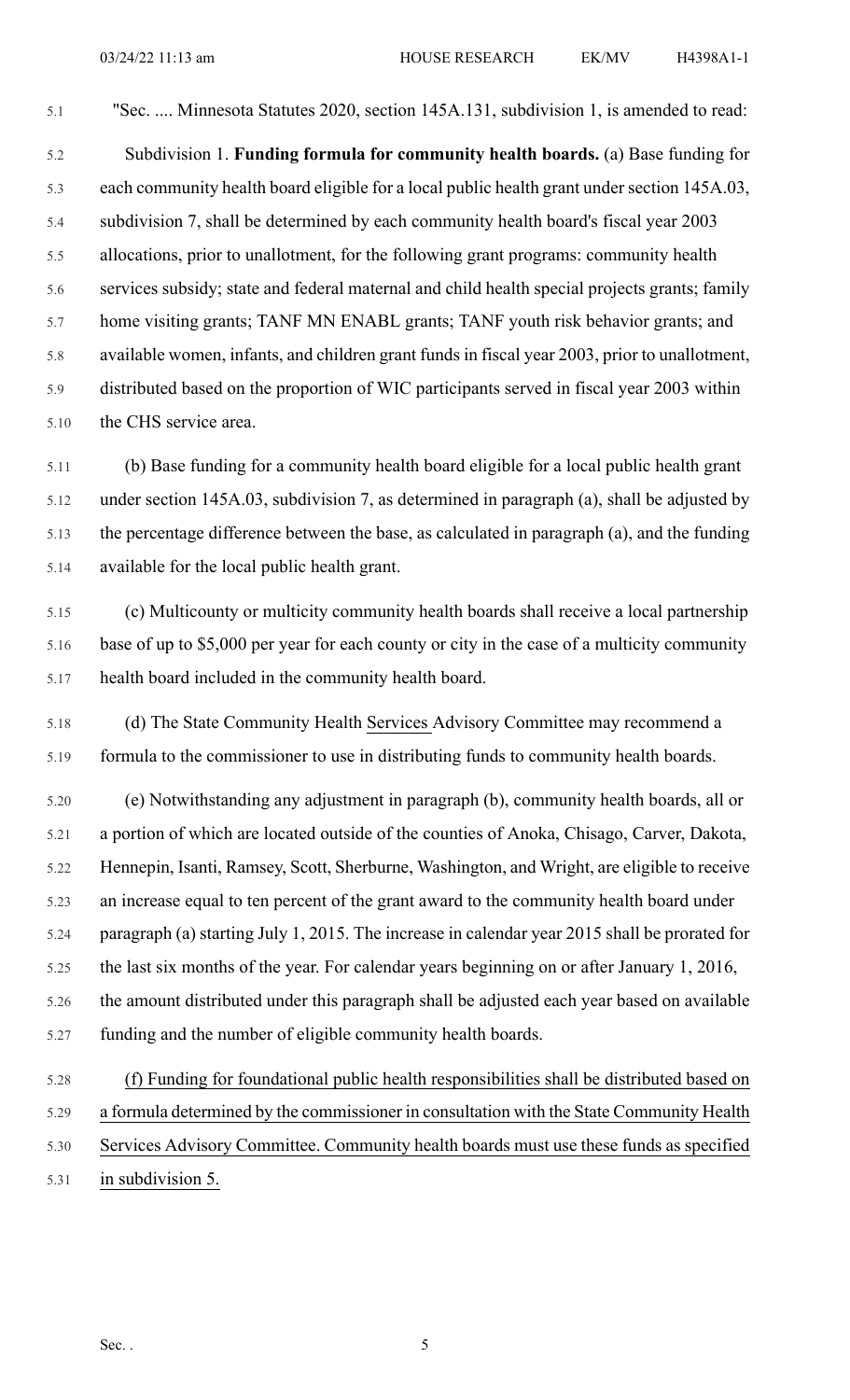- 6.1 Sec. .... Minnesota Statutes 2020, section 145A.131, subdivision 2, is amended to read: 6.2 Subd. 2. **Local match.** (a) A community health board that receives a local public health 6.3 grant shall provide at least a 75 percent match for the state funds received through the local 6.4 public health grant described in subdivision 1 and subject to paragraphs (b) to  $\left(\frac{d}{d}\right)$  (f). 6.5 (b) Eligible funds must be used to meet match requirements. Eligible fundsinclude funds 6.6 from local property taxes, reimbursements from third parties, fees, other local funds, and 6.7 donations or nonfederal grants that are used for community health services described in 6.8 section 145A.02, subdivision 6. 6.9 (c) When the amount of local matching funds for a community health board is less than 6.10 the amount required under paragraph (a), the local public health grant provided for that 6.11 community health board under this section shall be reduced proportionally. 6.12 (d) A city organized under the provision of sections 145A.03 to 145A.131 that levies a 6.13 tax for provision of community health services is exempt from any county levy for the same 6.14 services to the extent of the levy imposed by the city. 6.15 Sec. .... Minnesota Statutes 2020, section 145A.131, subdivision 5, is amended to read: 6.16 Subd. 5. **Use of funds.** (a) Community health boards may use the base funding of their 6.17 local public health grant funds distributed according to subdivision 1, paragraphs (a) to (e), 6.18 to address the areas of public health responsibility and local priorities developed through 6.19 the community health assessment and community health improvement planning process. 6.20 (b) A community health board must use funding for foundational public health 6.21 responsibilities that is distributed according to subdivision 1, paragraph (f), to fulfill 6.22 foundational public health responsibilities as defined by the commissioner in consultation 6.23 with the State Community Health Services Advisory Committee. 6.24 (c) Notwithstanding paragraph (b), if a community health board can demonstrate that 6.25 foundational public health responsibilities are fulfilled, the community health board may 6.26 use funding for foundational public health responsibilities for local priorities developed 6.27 through the community health assessment and community health improvement planning 6.28 process. 6.29 (d) Notwithstanding paragraphs (a) to (c), by July 1, 2026, community health boards 6.30 must use all local public health fundsfirst to fulfill foundational public health responsibilities. 6.31 Once a community health board can demonstrate foundational public health responsibilities 6.32 are fulfilled, funds may be used for local priorities developed through the community health
	- 6.33 assessment and community health improvement planning process.

Sec.  $\,$  6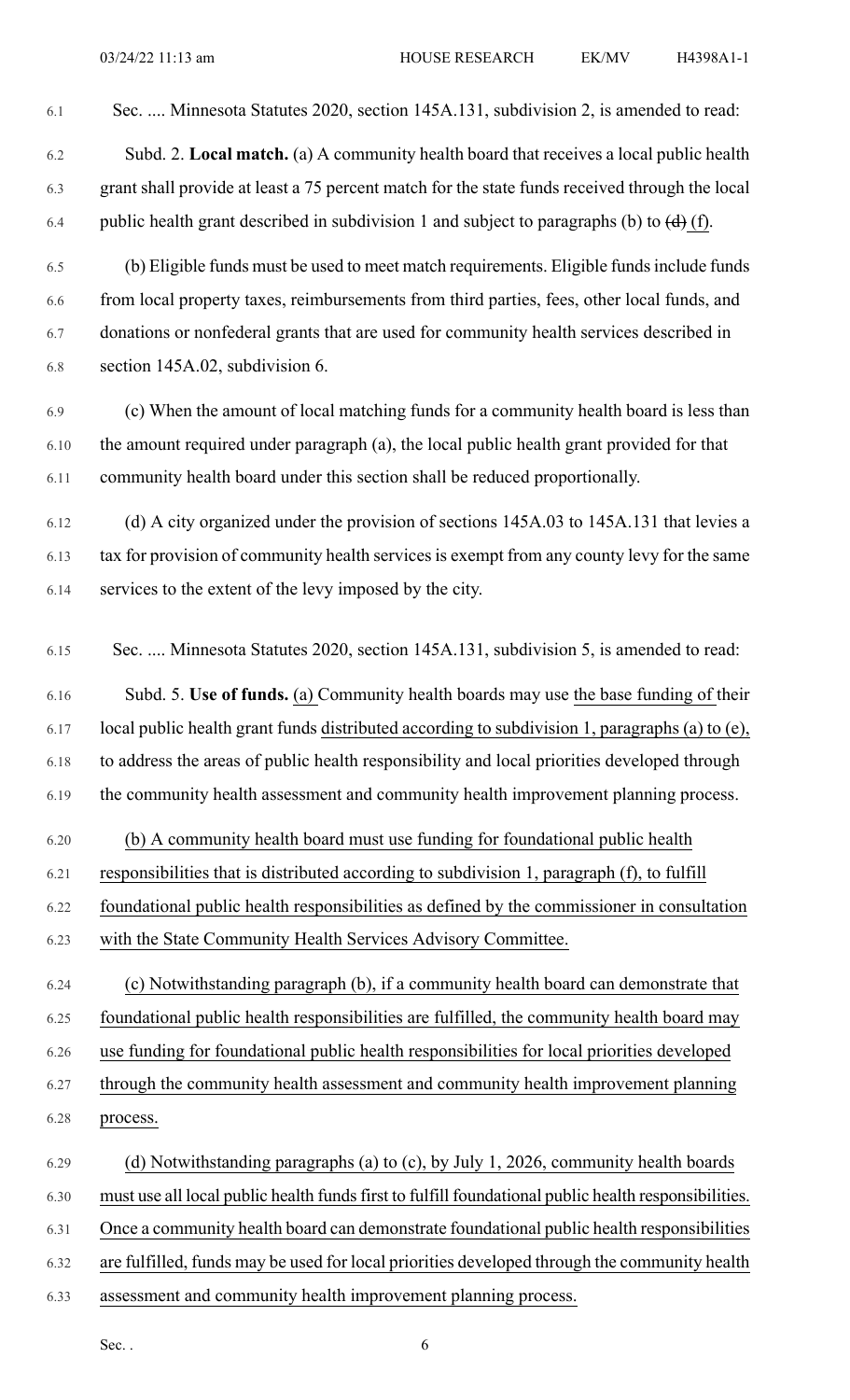- 7.1 Sec. .... Minnesota Statutes 2020, section 145A.14, is amended by adding a subdivision 7.2 to read:
- 7.3 Subd. 2b. **Tribal governments; foundational public health responsibilities.** The 7.4 commissioner shall distribute grants to Tribal governments for foundational public health 7.5 responsibilities as defined by each Tribal government.
- 7.6 Sec. .... Minnesota Statutes 2020, section 152.35, is amended to read:

## 7.7 **152.35 FEES; DEPOSIT OF REVENUE.**

7.8 (a) The commissioner shall collect an enrollment fee of \$200 \$40 from patients enrolled 7.9 under this section. If the patient provides evidence of receiving Social Security disability 7.10 insurance (SSDI), Supplemental Security Income (SSI), veterans disability, or railroad 7.11 disability payments, or being enrolled in medical assistance or MinnesotaCare, then the fee 7.12 shall be \$50. For purposes of this section:

- 7.13 (1) a patient is considered to receive SSDI if the patient was receiving SSDI at the time 7.14 the patient was transitioned to retirement benefits by the United States Social Security
- 7.15 Administration; and
- 7.16 (2) veterans disability payments include VA dependency and indemnity compensation.
- 7.17 Unless a patient provides evidence of receiving payments from or participating in one of 7.18 the programs specifically listed in this paragraph, the commissioner of health must collect 7.19 the \$200 enrollment fee from a patient to enroll the patient in the registry program. The fees 7.20 shall be payable annually and are due on the anniversary date of the patient's enrollment. 7.21 The fee amount shall be deposited in the state treasury and credited to the state government 7.22 special revenue fund.
- 7.23 (b) The commissioner shall collect an application fee of \$20,000 from each entity 7.24 submitting an application for registration as a medical cannabis manufacturer. Revenue 7.25 from the fee shall be deposited in the state treasury and credited to the state government 7.26 special revenue fund.
- 7.27 (c) The commissioner shall establish and collect an annual fee from a medical cannabis 7.28 manufacturer equal to the cost of regulating and inspecting the manufacturer in that year. 7.29 Revenue from the fee amount shall be deposited in the state treasury and credited to the 7.30 state government special revenue fund.
- 7.31 (d) A medical cannabis manufacturer may charge patients enrolled in the registry program 7.32 a reasonable fee for costs associated with the operations of the manufacturer. The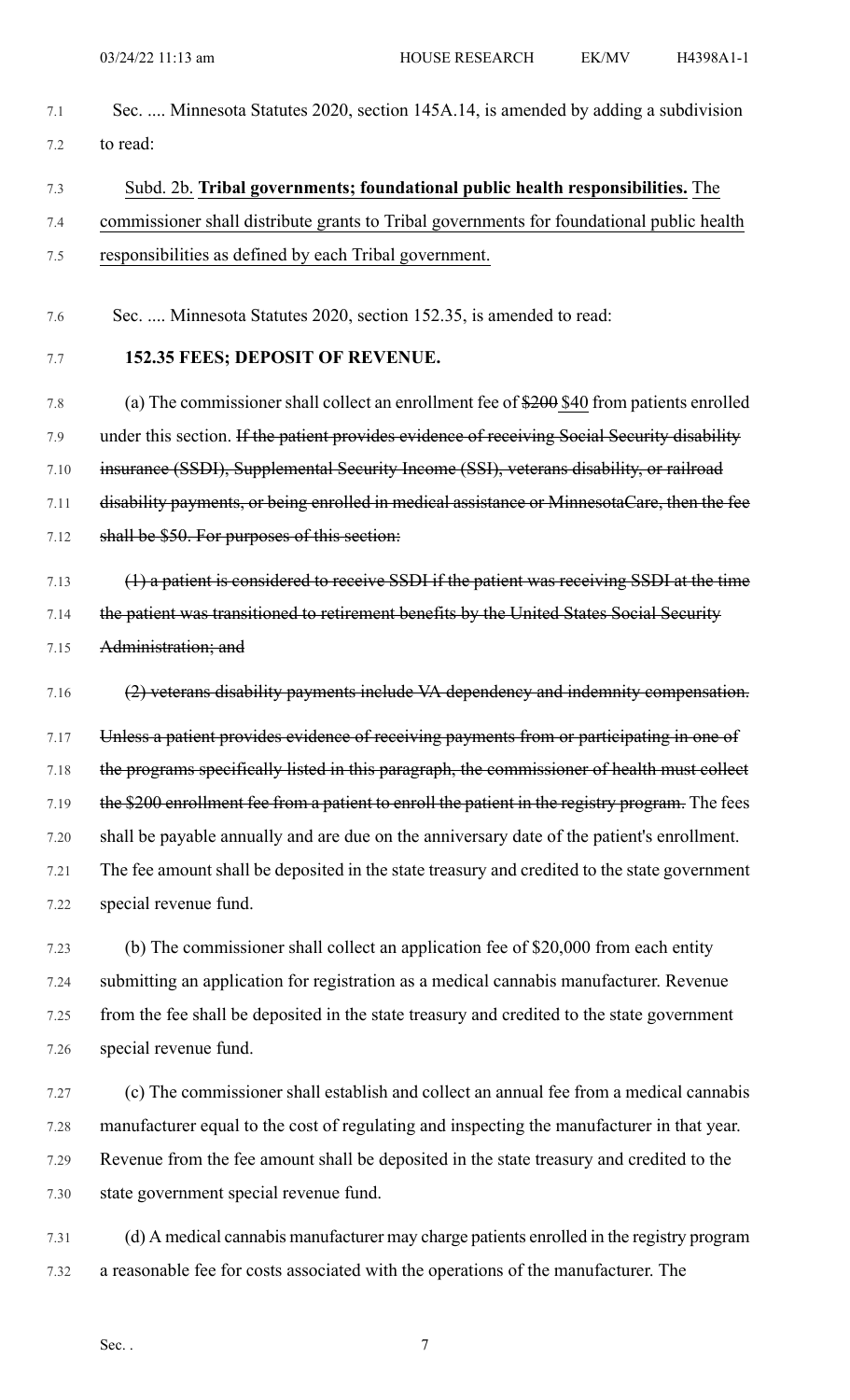| 8.1            | manufacturer may establish a sliding scale of patient fees based upon a patient's household        |
|----------------|----------------------------------------------------------------------------------------------------|
| 8.2            | income and may accept private donations to reduce patient fees.                                    |
| 8.3            | Sec.  Minnesota Statutes 2020, section 270B.12, subdivision 4, is amended to read:                 |
| 8.4            | Subd. 4. Department of Public Safety. The commissioner may disclose return                         |
| 8.5            | information to the Department of Public Safety commissioner of public safety for the purpose       |
| 8.6            | of and to the extent necessary to administer sections 270C.725 and 403.16 to 403.162 and           |
| 8.7            | to verify that the surcharge imposed by section 145.56 has been paid.                              |
| $8.8\,$<br>8.9 | Sec.  Minnesota Statutes 2020, section 270B.12, is amended by adding a subdivision<br>to read:     |
|                |                                                                                                    |
| 8.10           | Subd. 4a. Department of Health. The commissioner may disclose return information                   |
| 8.11           | to the commissioner of health for the purpose of and to the extent necessary for the               |
| 8.12           | Department of Health to verify that the surcharge imposed by section 145.56 has been paid."        |
| 8.13           | Page 76, line 19, delete "144.56" and insert "145.56"                                              |
| 8.14           | Page 77, after line 6, insert:                                                                     |
| 8.15           | "Sec.  Minnesota Statutes 2020, section 403.161, subdivision 7, is amended to read:                |
| 8.16           | Subd. 7. Fee changes. (a) The prepaid wireless E911 and telecommunications access                  |
| 8.17           | Minnesota fee and the 988 surcharge must be proportionately increased or reduced upon              |
| 8.18           | any change to the fee imposed under section 403.11, subdivision 1, paragraph (c), after July       |
| 8.19           | 1, 2013, or; the fee imposed under section 237.52, subdivision $2\pi$ ; or the surcharge imposed   |
| 8.20           | under section 145.56, subdivision 10, as applicable.                                               |
| 8.21           | (b) The commissioner of health shall notify the department at least 60 days in advance             |
| 8.22           | of the effective date of a surcharge change. The department shall post notice of any fee           |
| 8.23           | changes on its website at least 30 days in advance of the effective date of the fee changes.       |
| 8.24           | It is the responsibility of sellers to monitor the department's website for notice of fee changes. |
| 8.25           | (c) Fee changes are effective 60 days after the first day of the first calendar month after        |
| 8.26           | the commissioner of public safety or the Public Utilities Commission, as applicable, changes       |
| 8.27           | the fee.                                                                                           |
|                |                                                                                                    |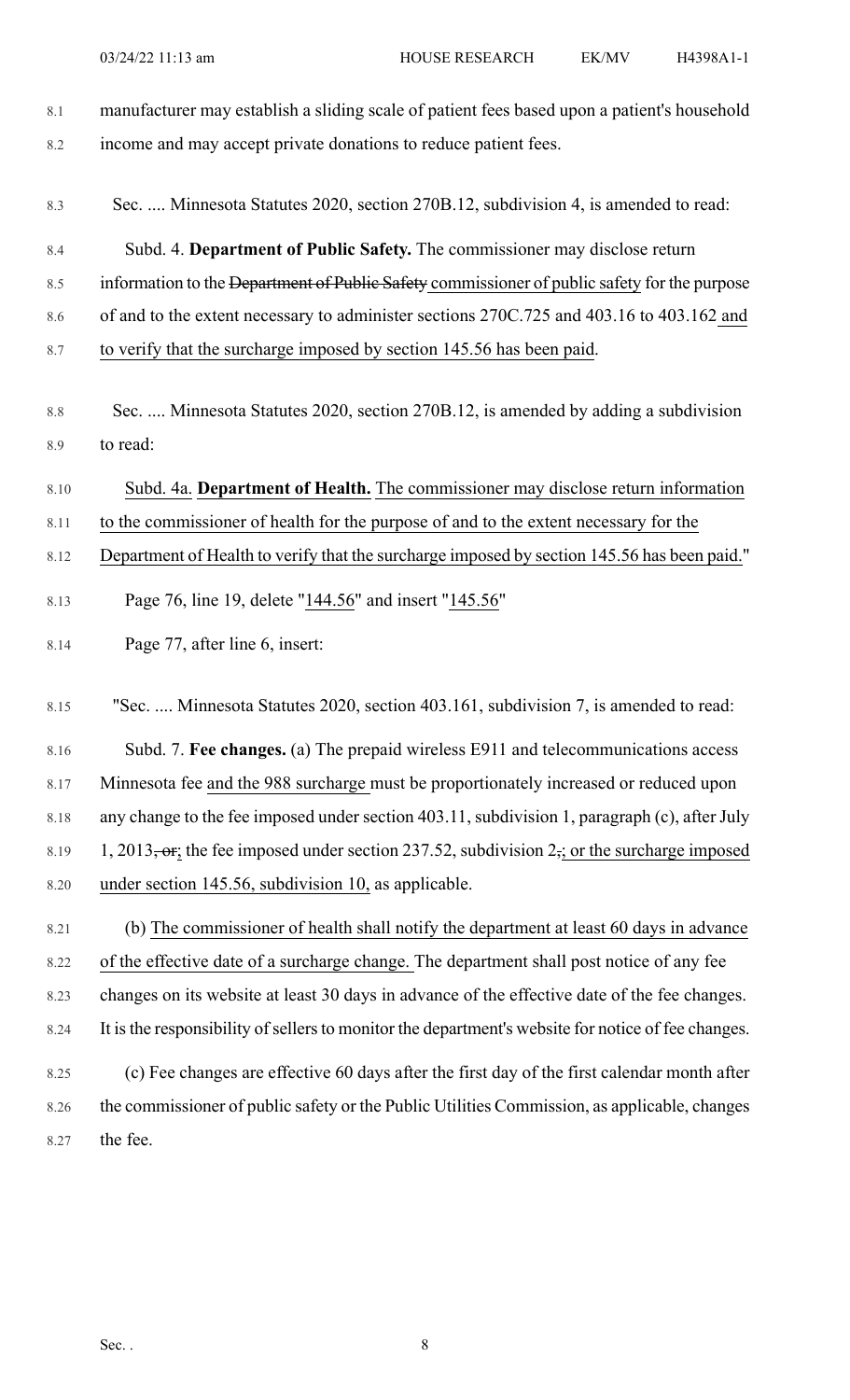- 9.1 Sec. .... Minnesota Statutes 2020, section 403.162, subdivision 2, is amended to read:
- 9.2 Subd. 2. **Seller's fee retention.** A seller may deduct and retain three percent of prepaid 9.3 wireless E911 and telecommunications access Minnesota fees and the 988 surcharge collected 9.4 by the seller from consumers.
- 9.5 Sec. .... Minnesota Statutes 2020, section 403.162, subdivision 5, is amended to read:

9.6 Subd. 5. **Fees deposited.** (a) The commissioner of revenue shall, based on the relative 9.7 proportion of the prepaid wireless E911 fee and, the prepaid wireless telecommunications 9.8 access Minnesota fee, and the 988 surcharge imposed per retail transaction, divide the fees 9.9 collected in corresponding proportions. Within 30 days of receipt of the collected fees, the 9.10 commissioner shall:

- 9.11 (1) deposit the proportion of the collected fees attributable to the prepaid wireless E911 9.12 fee in the 911 emergency telecommunications service account in the special revenue fund; 9.13 and
- 9.14 (2) deposit the proportion of collected fees attributable to the prepaid wireless 9.15 telecommunications access Minnesota fee in the telecommunications access fund established 9.16 in section 237.52, subdivision 1; and
- 9.17 (3) deposit the proportion of the collected fees attributable to the prepaid wireless 988 9.18 surcharge in the 988 account in the special revenue fund.
- 9.19 (b) The commissioner of revenue may deduct and deposit in a special revenue account 9.20 an amount not to exceed two percent of collected fees. Money in the account is annually 9.21 appropriated to the commissioner of revenue to reimburse its direct costs of administering 9.22 the collection and remittance of prepaid wireless E911 fees, prepaid wireless 988 charges, 9.23 and prepaid wireless telecommunications access Minnesota fees."
- 9.24 Page 81, line 17, delete "215,136,000" and insert "236,486,000"
- 9.25 Page 81, line 20, delete "188,539,000" and insert "209,885,000"
- 9.26 Page 81, line 22, delete "4,597,000" and insert "4,601,000"
- 9.27 Page 81, line 26, delete "173,550,000" and insert "194,896,000"
- 9.28 Page 81, line 28, delete "430,000" and insert "434,000"
- 9.29 Page 87, delete lines 7 to 35 and insert:
- 9.30 "(n) **Public Health System Transformation.**
- 9.31 \$0 in fiscal year 2022 and \$23,531,000 in